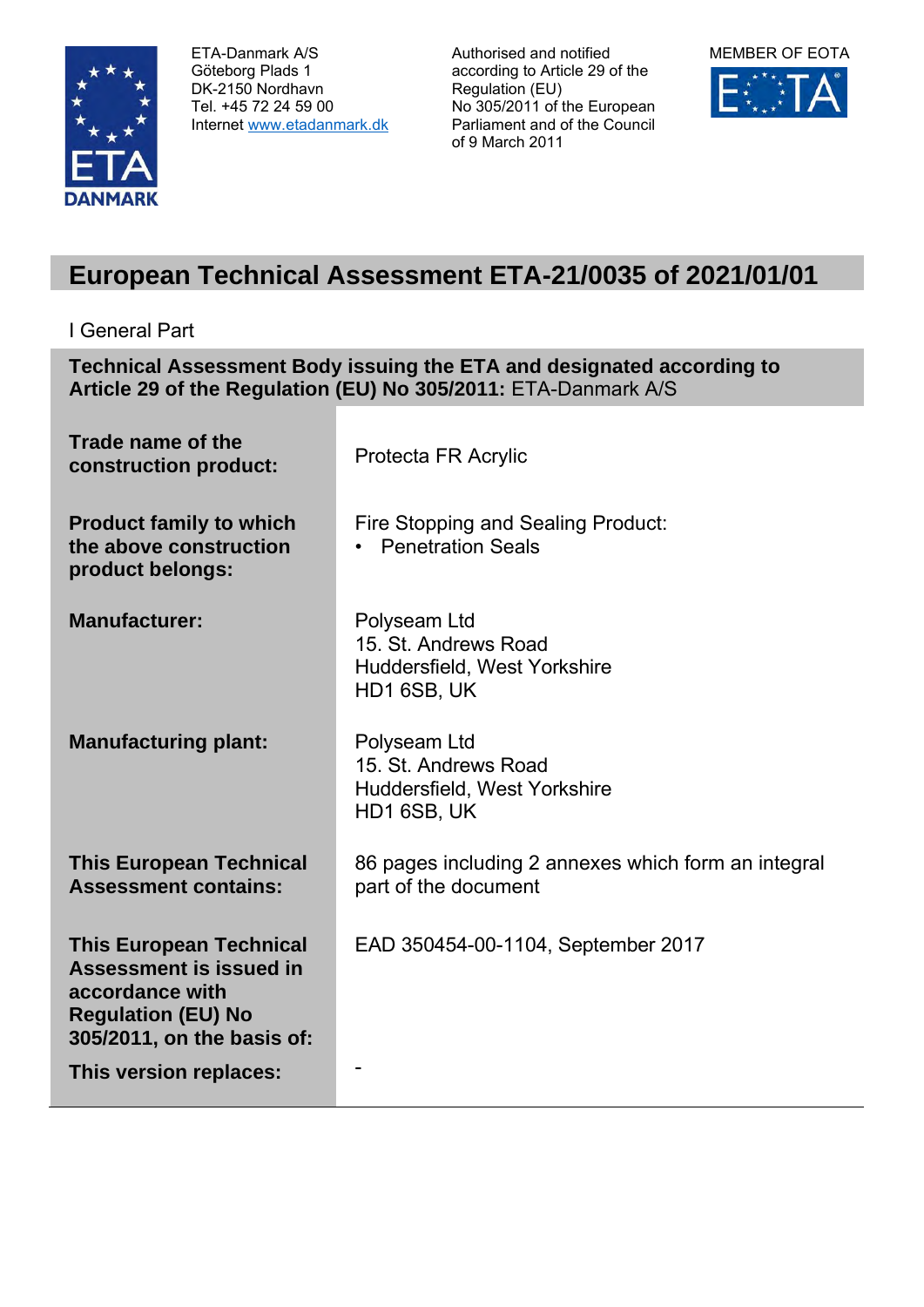Page 7 of 86 of European Technical Assessment ETA-21/0035 issued on 2021-01-01

| 3 Performance of the product and references to the methods used for its assessment |  |  |  |
|------------------------------------------------------------------------------------|--|--|--|
|                                                                                    |  |  |  |

| Product-type: Sealant                          |                                                             | Intended use: Penetration Seal |                                                          |  |  |  |  |
|------------------------------------------------|-------------------------------------------------------------|--------------------------------|----------------------------------------------------------|--|--|--|--|
| Assessment method                              | Essential characteristic                                    |                                | <b>Product Performance</b>                               |  |  |  |  |
|                                                | <b>BWR 2 Safety in case of fire</b>                         |                                |                                                          |  |  |  |  |
|                                                | Reaction to fire                                            |                                | Class B-s1, d0                                           |  |  |  |  |
|                                                | Resistance to fire                                          |                                | Annex A                                                  |  |  |  |  |
| <b>BWR 3 Hygiene, health and environment</b>   |                                                             |                                |                                                          |  |  |  |  |
|                                                | Air permeability                                            |                                | Annex B                                                  |  |  |  |  |
|                                                | Water permeability                                          |                                | No performance assessed                                  |  |  |  |  |
|                                                | Content, emission and/or release of<br>dangerous substances |                                | Use categories: IA1, S/W2<br>Declaration of manufacturer |  |  |  |  |
| <b>BWR 4 Safety in use</b>                     |                                                             |                                |                                                          |  |  |  |  |
|                                                | Mechanical resistance and stability                         |                                | No performance assessed                                  |  |  |  |  |
|                                                | Resistance to impact/movement                               |                                | No performance assessed                                  |  |  |  |  |
|                                                | Adhesion                                                    |                                | No performance assessed                                  |  |  |  |  |
| Durability                                     |                                                             | Z <sub>2</sub>                 |                                                          |  |  |  |  |
| <b>BWR 5 Protection against noise</b>          |                                                             |                                |                                                          |  |  |  |  |
| Airborne sound insulation                      |                                                             |                                | No performance assessed                                  |  |  |  |  |
| <b>BWR 6 Energy economy and heat retention</b> |                                                             |                                |                                                          |  |  |  |  |
| Thermal properties                             |                                                             |                                | No performance assessed                                  |  |  |  |  |
|                                                | Water vapour permeability                                   |                                | No performance assessed                                  |  |  |  |  |